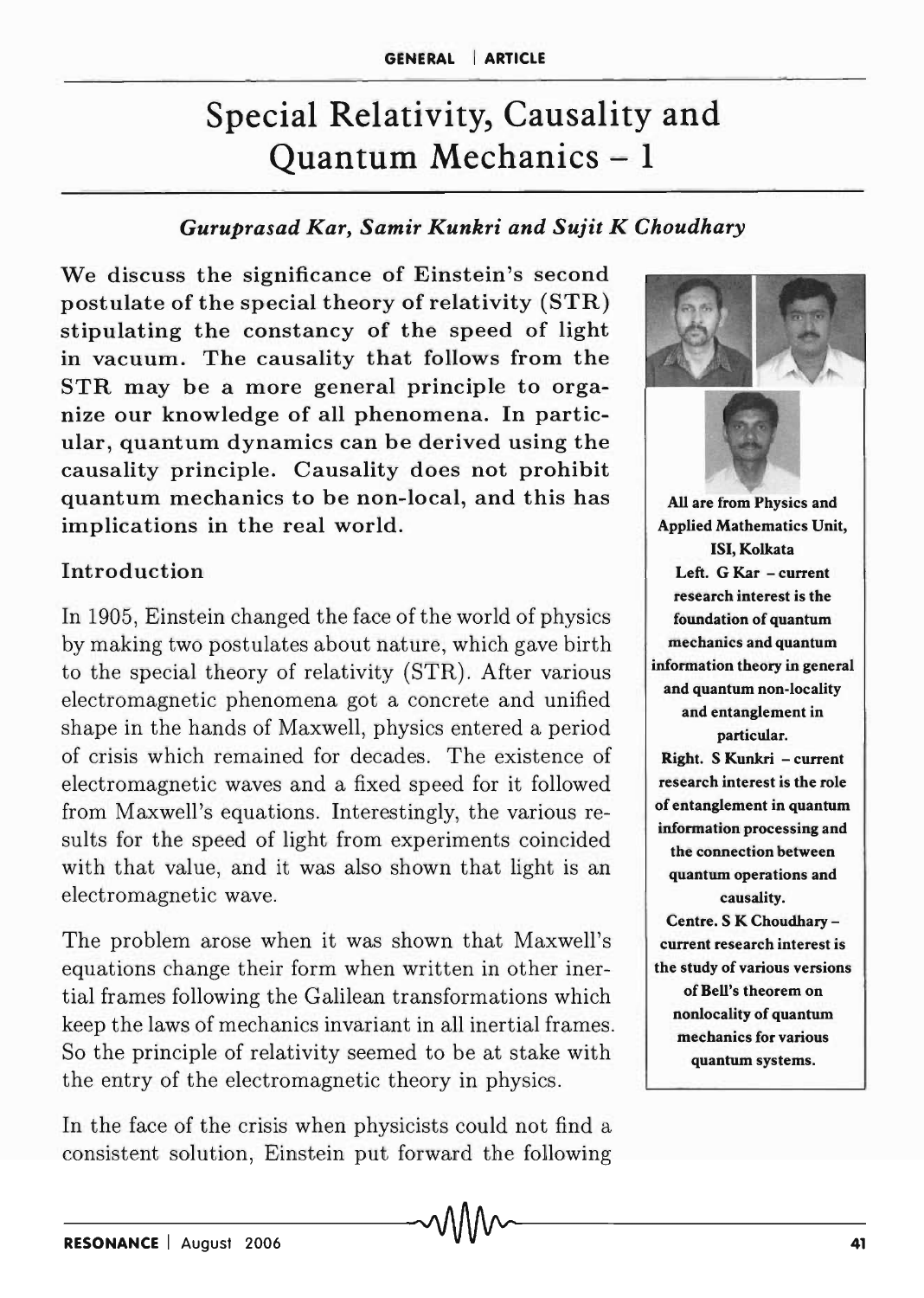#### **Keywords**

Second postulate of relativity, causality, no-cloning theorem, entangled state, quantum nonlocality.

two postulates:

- 1. The laws of physics take the same form in all inertial frames.
- 2. The speed of light in vacuum is the same in all inertial frames.

These two postulates changed the whole conceptual structure of time and space introduced by Newton. The new concept of space and time, shaped by these postulates, remained equally consistent with all observed phenomena. Not only that, in the process of modifying mechanics to make it compatible with a new space-time transformation (Lorentz transformation), it predicted new results which were eventually verified.

## Importance of the Second Postulate

We start with the comment made in [1] and elsewhere, which says "Actually, the second postulate follows from the first since the laws of physics include Maxwell's equations of electromagnetism which contain the speed of light." We contend with this comment and argue for the inevitability of the second postulate once the first postulate has been proposed. For that purpose we first present the concrete situation that existed before 1905.

- 1) No observable phenomena, either in mechanics or in electromagnetism, can distinguish one inertial frame from another.
- 2) Maxwell's theory predicts a constant value c for the speed of propagation of electromagnetic waves in free space. This is not compatible with the Galilean transformations which were known to apply between inertial frames. Thus it seems that if Maxwell's theory holds in one inertial frame, it

No observable phenomena, either in mechanics or in electromagnetism, can distinguish one inertial frame from another.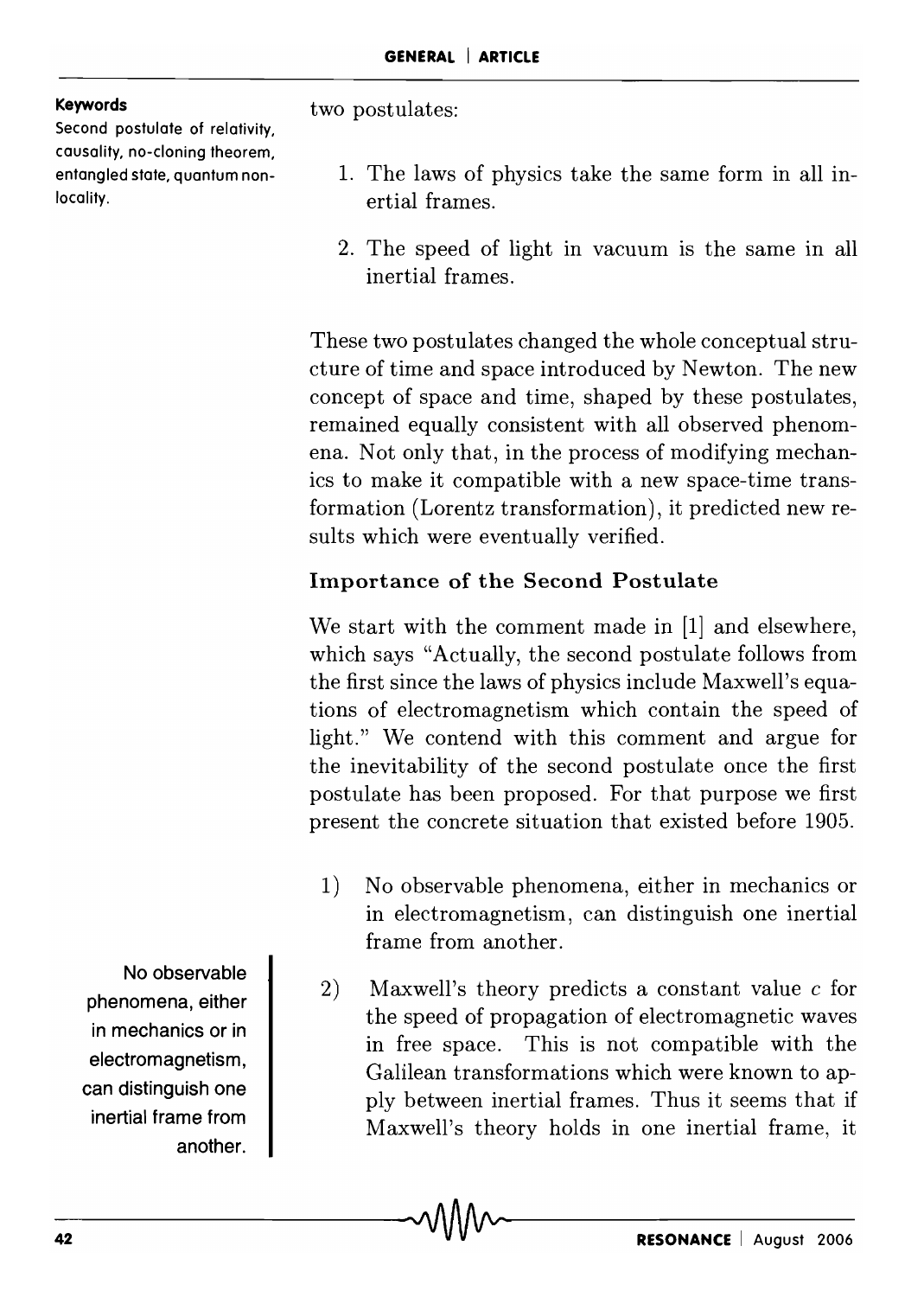will not hold in another inertial frame which has a relative motion with respect to the first.

A theory called the ether theory attempted to resolve the dilemma by postulating that Maxwell's theory is correct only in a frame which is fixed in a medium called the ether.

- 3) Experimental results contradict the existence of any medium like the ether. This, along with Maxwell's equations, established that electromagnetic waves move in the absence of any medium.
- 4) Maxwell's theory predicts a constant speed of light in vacuum and, if the theory is correct and relativity holds, then the democracy which holds amongst all inertial frames according to the Galilean transformations cannot be maintained. Galilean relativity, which kept the laws of mechanics invariant, was at stake.

In this situation, the appropriate question is whether the principle of relativity is true in the absence of any counter example. Any fundamental theory will have to answer this question. But how? Einstein did it by asserting the truth of the relativity principle as a postulate which draws its strength from the absence of any counter examples in realistic experiments. Now, what is the content of the first postulate? It says that 'laws' that do not have the same form for all inertial observers cannot be correct. But the first postulate does not single out any existing law to be correct. The first postulate is only one amongst the various tests to judge the correctness of a physical theory. If a theory is incompatible with the first postulate, one can at first sight rule it out.

Newton's laws were widely accepted as the laws of mechanics. They are also compatible with the first postulate provided one believes in the correctness of the Galilean transformation equations for space and time.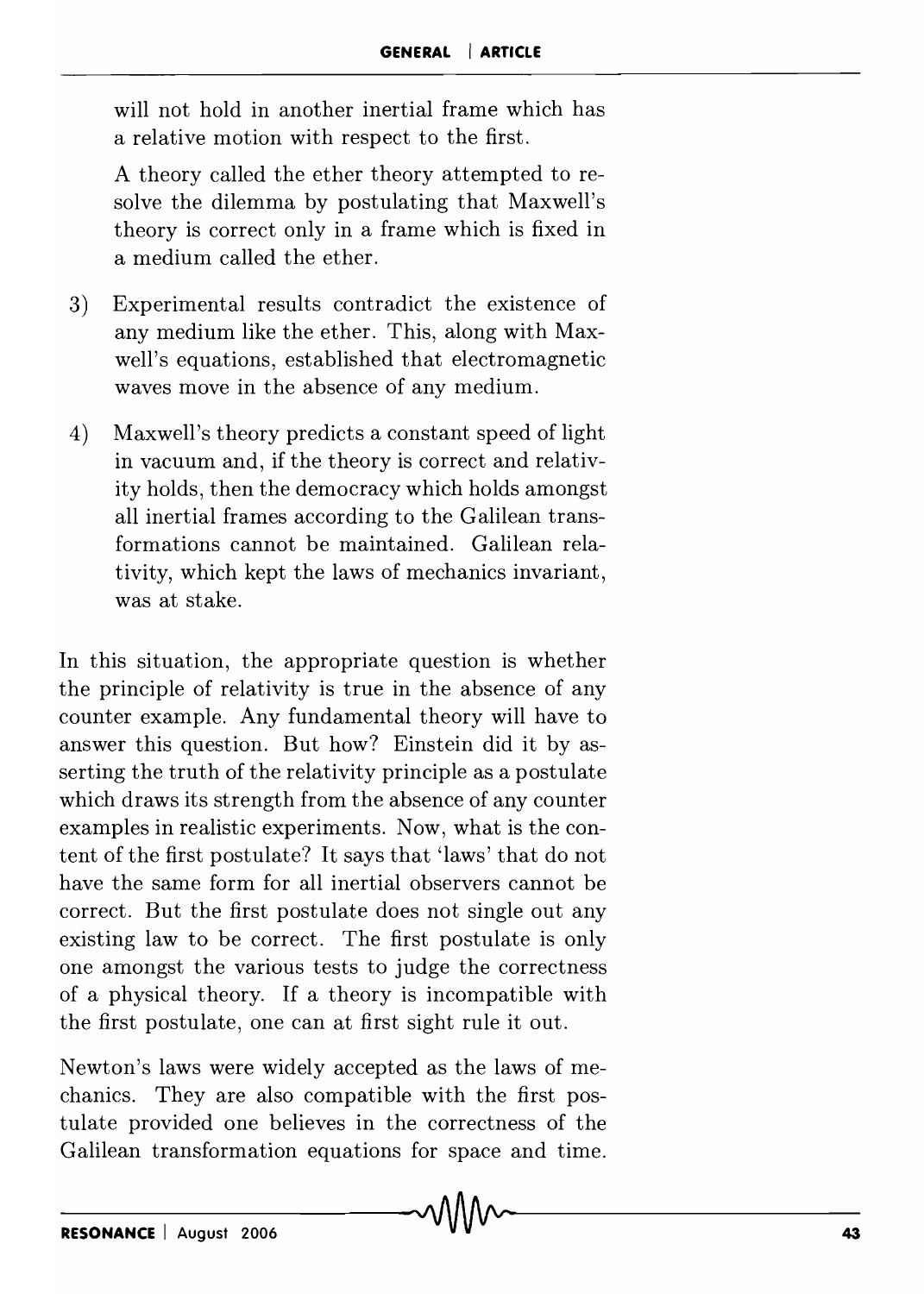Einstein proposed his second postulate since the constancy of the speed of light follows from a well established theory, namely, Max- well's theory of electromagnetism, and experiments do not contradict it.

Similarly, Maxwell's equations were very well established as equations for electromagnetic phenomena. These are also not in clash with the first postulate, not according to the Galilean transformation equations, but rather according to a different set of transformation equations called the Lorentz transformation equations.

But how can there be different sets of transformation equations of space and time for a set of two observers (one moving with respect to other with a constant velocity)? The transformation equations between two inertial observers should be unique and should be independent of any particular physical theory. But how to find them? Nature gives no further clue apart from some physical quantities and the laws involving these quantities.

So once the first postulate has been made, the option that remains open is to find the correct transformation, either by (a) declaring some existing laws to be correct, or (b) proposing the invariance of a quantity involving time and space. Einstein opted for the second by declaring the constancy of the speed of light which of course follows if Maxwell's equations are taken to be true.

So the steps taken by Einstein are the following:

• Einstein proposed his second postulate since the constancy of the speed of light follows from a well established theory, namely, Maxwell's theory of electromagnetism, and experiments do not contradict it.

There is some confusion regarding the results of laboratory experiments performed by Fizeau, Foucault and Michelson. Some people think that these experiments establish a constant speed for the propagation of light. Then one may ask: what was the need for postulating the constancy of the speed of light? But it should be noted that all these laboratory experiments study the two-way speed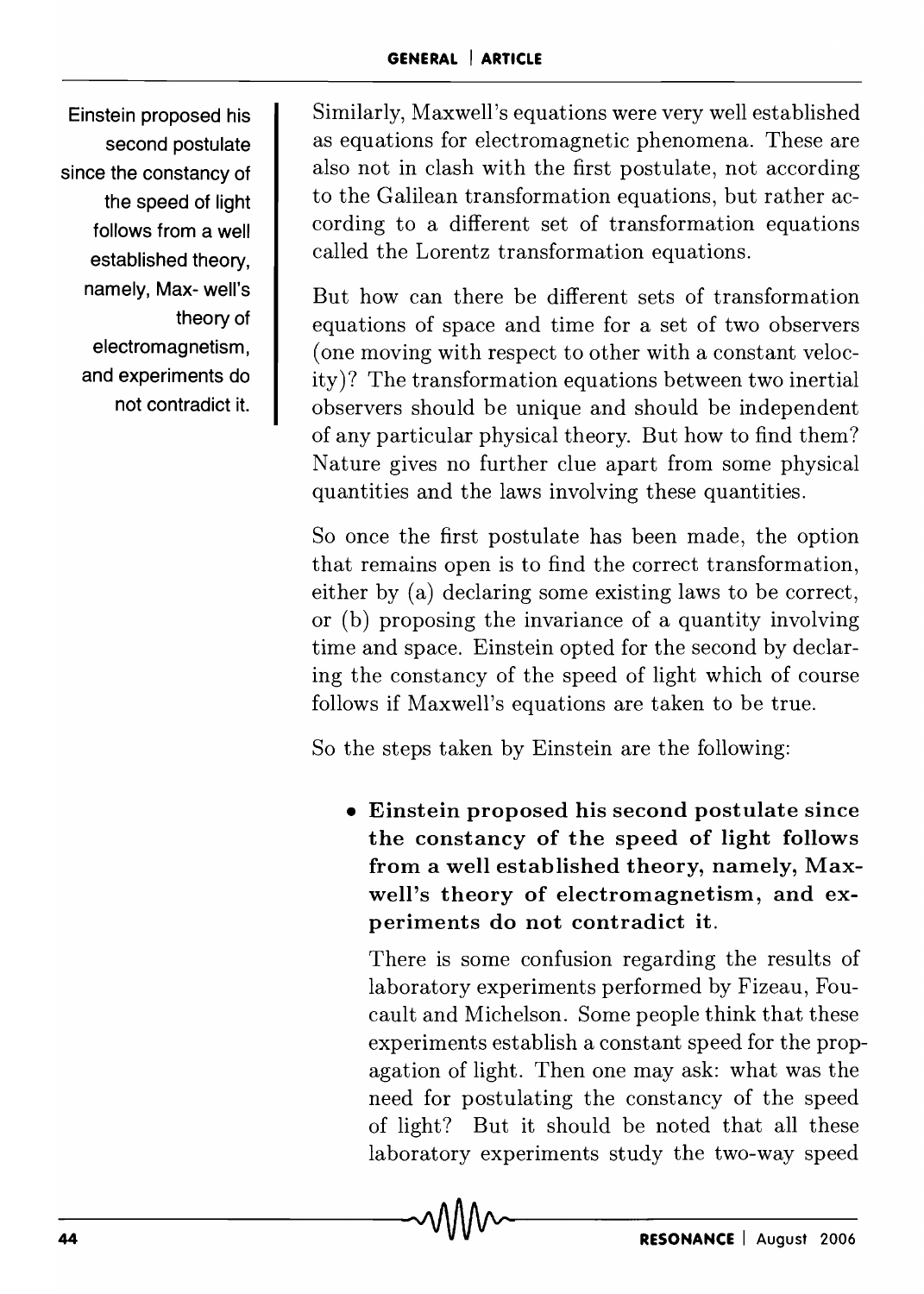of light. Since such measurements are obviously possible with just one clock, the synchronization problem does not arise. Constancy of the speed of light in any direction is obviously a possible explanation of experimental results, but not the only possible one.

• Once the second postulate has been made, the constancy of the speed of light can be used to define synchronization of clocks in a single inertial frame, and it will easily follow that simultaneity is a frame dependent concept.

How is the synchronization procedure adopted? Consider two points where clocks are located; at one point there is a light source, and at another point there is a mirror to reflect light back to its source. Now, if light starts from the source at time  $t_1$  and returns there at time  $t_2$  after reflection, the moment registered by the clock at the mirror is to be set equal to  $t = t_1+(t_2-t_1)/2$ .

One has to note that this synchronization procedure presumes that the speed of light is constant in any direction. However this constancy of the speed of light in any direction cannot be established by experiments, since our clocks at different points in space are synchronized asssuming a fixed value  $c$  for the speed of light.

We summarize the argument in the following way. Einstein's first postulate only says that the necessary condition for a physical theory to be correct is that it has to satisfy the principle of relativity. But the postulate itself is powerless to distill the correct physical theory from the existing theories since the relativity principle (i. *e.,* the first postulate) does not suggest the appropriate space-time transformation laws. Here arises the necessity of the second postulate which, along with the first, can determine the transformation equations. Hence the second postulate has a status which

Einstein's first postulate says that the necessary condition for a physical theory to be correct is that it has to satisfy the principle of relativity.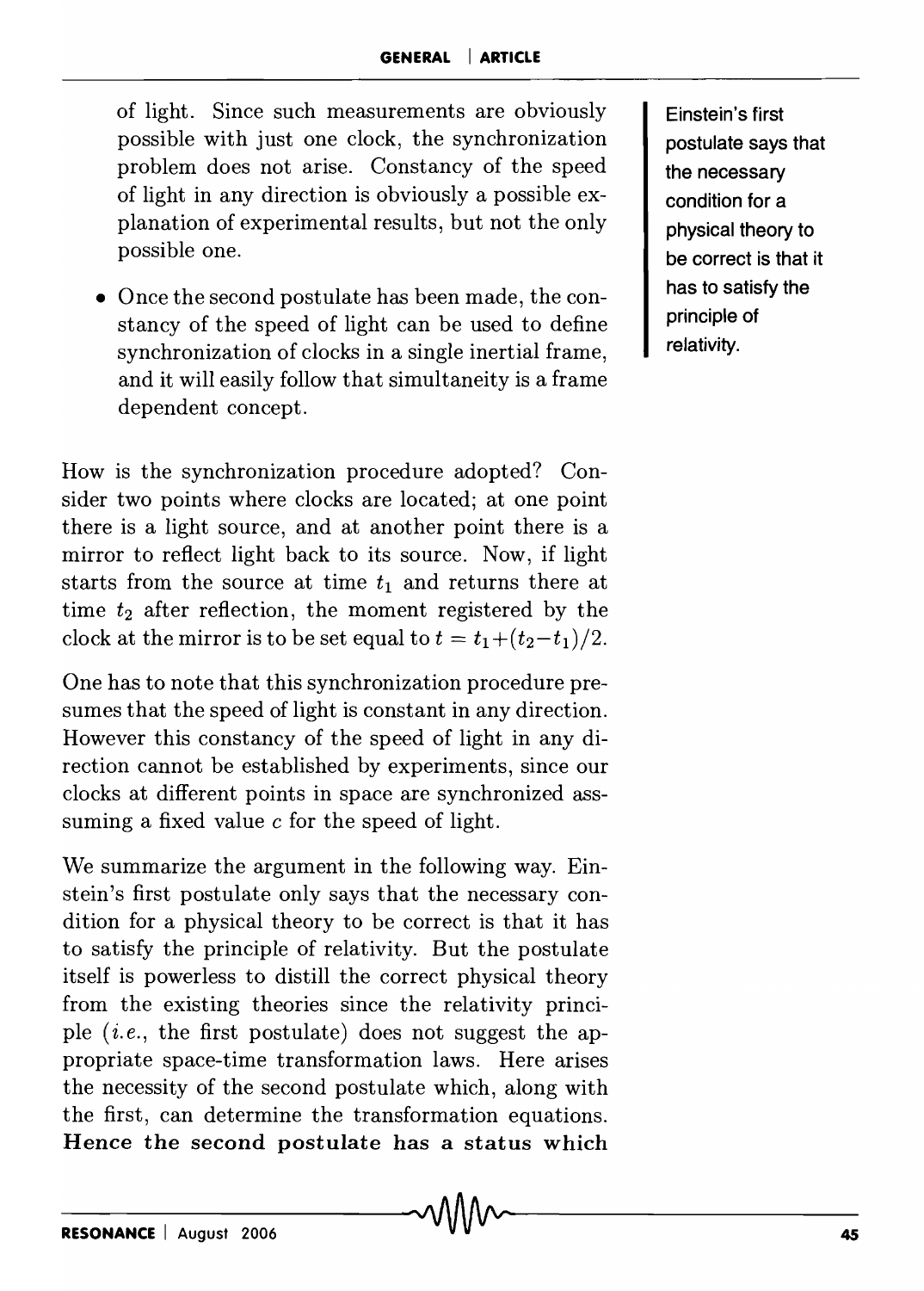is independent of the first, *i.e.,* this postulate is not to be proven, like the axioms in geometry, but can be exploited as we wish for any purpose.

#### Special Relativity and Causality

As we have seen, Einstein, instead of choosing Maxwell's laws to be correct, took one consequence of them, *i.e.*, the speed of light is constant. Why? It is very difficult to state the reason definitely. But he realized that a new feature of light, (*i.e.*, the quantum aspect of light where he himself played an important role) and the dynamics of atomic particles could not be explained in terms of mechanics and electrodynamics. New theories were expected to emerge. So he wanted to distill from electromagnetic phenomena the key feature whose significance transcends Maxwell's equations and which might be taken as a viable principle for organizing our knowledge of all phenomena, including mechanics, optics and new theories which were yet to appear.

These two postulates force us to have a fresh look at space and time. Newtonian physics was based on the notion both of absolute three-dimensional space and of time as a separate entity which was again absolute. But an entirely different picture of space and time emerges from the two relativistic postulates. Time is no longer absolute and the same is true for space too. Moreover, these two  $(i.e., space and time)$  are not two separate entities; rather they are interwoven and form a fourdimensional space-time continuum.

Although this space is different from our earlier Newtonian space, it has a few features which are like the earlier one, *i.e.,* the Newtonian one. These features are:

(i) The interval (see *Box* 1) between two events remains invariant in this space under a transformation from one inertial frame to another.

Causality means that cause precedes effect. This implies an ordering in time.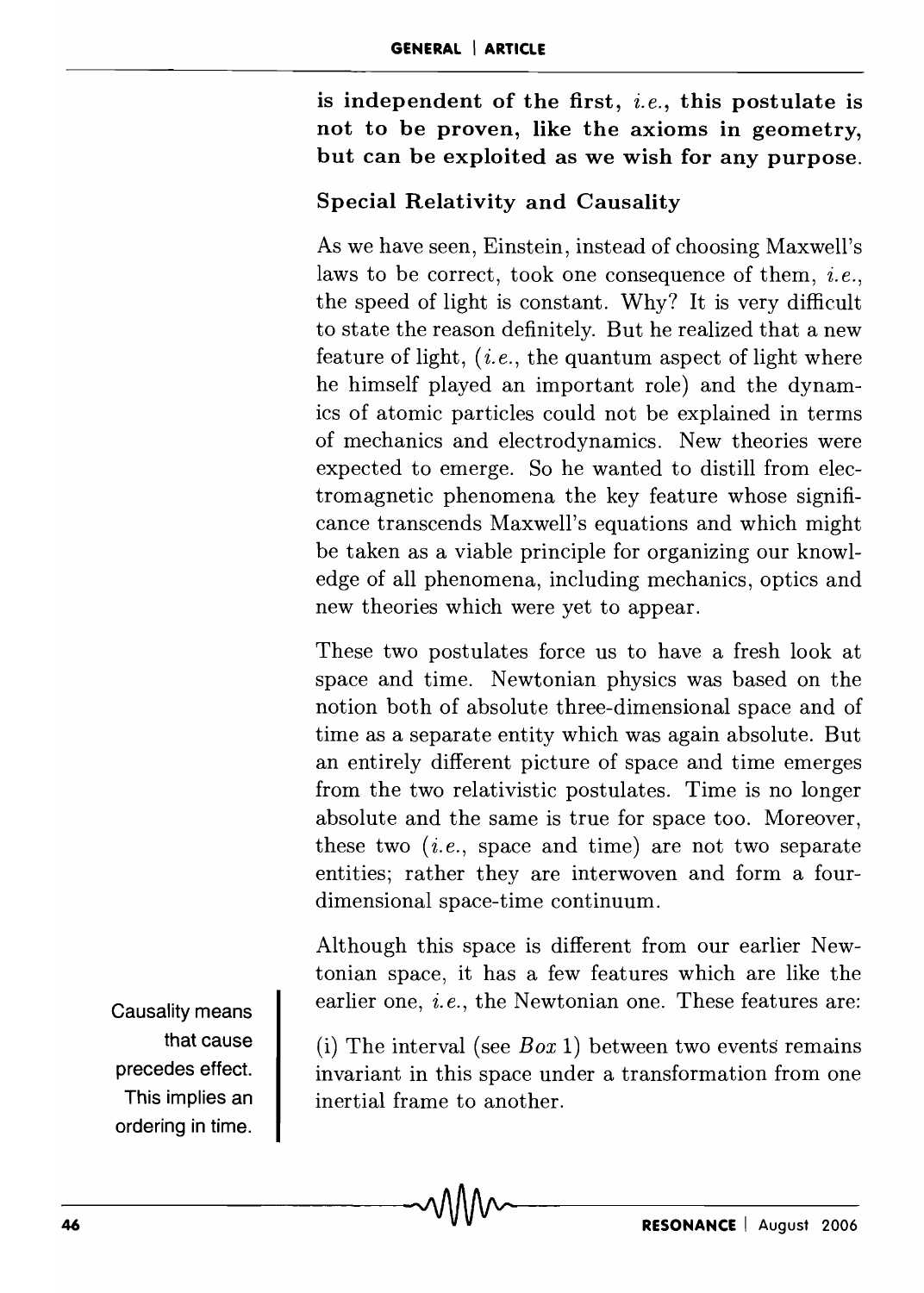#### **Box 1.**

An event (for example, the explosion of a bomb or the decay of a photon or the collision of two balls) can be specified completely by four numbers: the three spatial coordinates and the time of its occurrence.

Let  $(x_1, y_1, z_1, t_1)$  and  $(x_2, y_2, z_2, t_2)$  be the space-time coordinates assigned to two events by an observer in an inertial frame *S.* Then the quantity *I,* where

$$
I = c2(t2 - t1)2 - (x2 - x1)2 - (y2 - y1)2 - (z2 - z1)2,
$$
 (a)

is called the interval between these two events (also called the Minkowskian squared distance) in frame *S.* 

Let us introduce  $w = ict$ . Then equation (a) reads as

$$
-I = (w_2 - w_1)^2 + (x_2 - x_1)^2 + (y_2 - y_1)^2 + (z_2 - z_1)^2.
$$

At this point, we may interpret  $x, y, z$  and w as cartesian coordinates in a 4-dimensional space in which  $\sqrt{-1}$  is like the distance between the points  $(x_1, y_1, z_1, t_1)$  and  $(x_2, y_2, z_2, t_2)$ A directed segment joining these points is like a vector having  $(w_2 - w_1), (x_2 - x_1), (y_2$  $y_1$ ,  $(z_2 - z_1)$  as the components in a 4-dimensional space. This space is also called Minkowski space in honour of the Russian-German mathematician Hermann Minkowski who first realized it.

Notice that I can be positive, negative or zero.

If  $I > 0$ , then we call the interval time-like, and the two events are said to be time-like separated events. The corresponding displacement is called a time-like vector in this space.

If  $I = 0$  then we call the interval light-like, and the two events are said to be light-like separated events. The corresponding displacement is called a light-like vector in this space.

(ii) For time-like and light-like separated events (see *Box*  1) in this space, causality is preserved for two inertial observers.

Causality means that cause precedes effect. This implies an ordering in time. If two events are time-like or lightlike separated and are causally connected in one frame, then they will remain so connected in every frame. We name this the principle of causality. Mathematically speaking, if the space-time coordinates of two events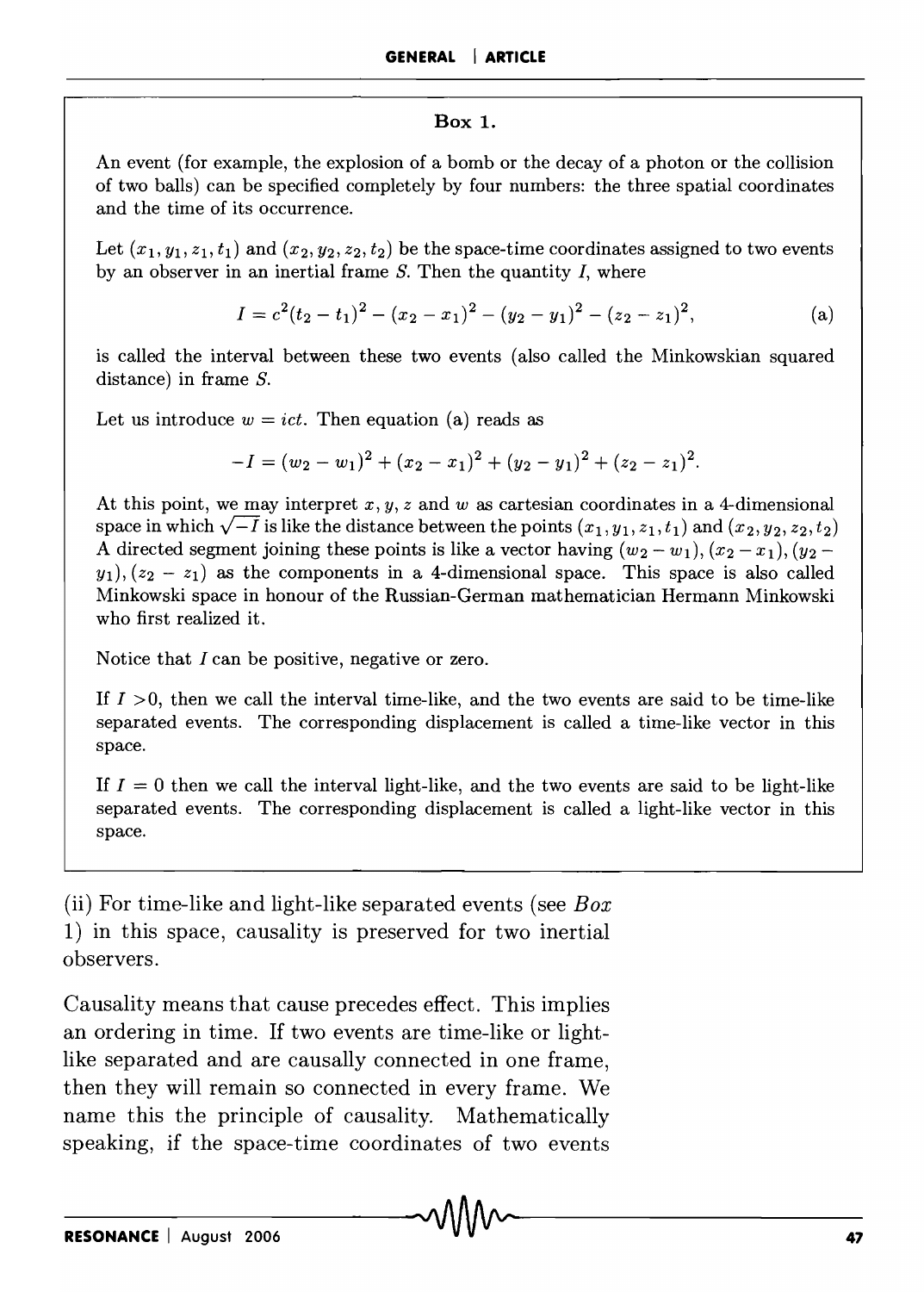when measured in frame  $S$  satisfy the inequality

$$
c^{2}(t_{2}-t_{1})^{2}-(x_{2}-x_{1})^{2}-(y_{2}-y_{1})^{2}-(z_{2}-z_{1})^{2}\geq 0, (1)
$$

and if  $(t_2 - t_1) > 0$ , then  $(t'_2 - t'_1) > 0$ .

Here  $t'_{2}$  and  $t'_{1}$  are the moments of occurrence of these events as measured by another inertial observer  $S'$  who is in uniform relative motion with respect to observer 8.

#### **Lorentz Transformation Equations Respect Causality**

Let  $(x, y, z, t)$  be the space-time coordinates assigned to an event by an observer in an inertial frame  $S$ .  $S'$  is another inertial frame moving with respect to  $S$  with a velocity *v* along the common  $X - X'$  axis. An observer in S' assigns  $(x', y' \, z', t')$  as the space-time coordinates to the same event. Then the transformation

$$
x' = \gamma(x - vt),
$$
  $y' = y,$   $z' = z,$   $t' = \gamma(t - \frac{v}{c^2}x),$  (2)

where  $\gamma = 1/(\sqrt{1 - \frac{v^2}{c^2}})$ , is known as the special Lorentz transformation. These equations contain all the kinematical information in the special theory of relativity. For example, the preservation of causality and the invariance of the interval are consequences of these equations.

Now applying a Lorentz transformation to the two events  $(x_1, y_1, z_1, t_1)$  and  $(x_2, y_2, z_2, t_2)$  in the *S* frame with  $t_2 >$  $t_1$ , we can write

$$
c(t'_2 - t'_1) = \gamma c \ (t_2 - t_1) - \gamma \beta \ (x_2 - x_1), \qquad (3)
$$

where  $\beta = v/c$ . Now it is obvious that

$$
[-\gamma \beta (x_2 - x_1)]^2 \le (\gamma \beta)^2 [(x_2 - x_1)^2 + (y_2 - y_1)^2 + (z_2 - z_1)^2].
$$
\n(4)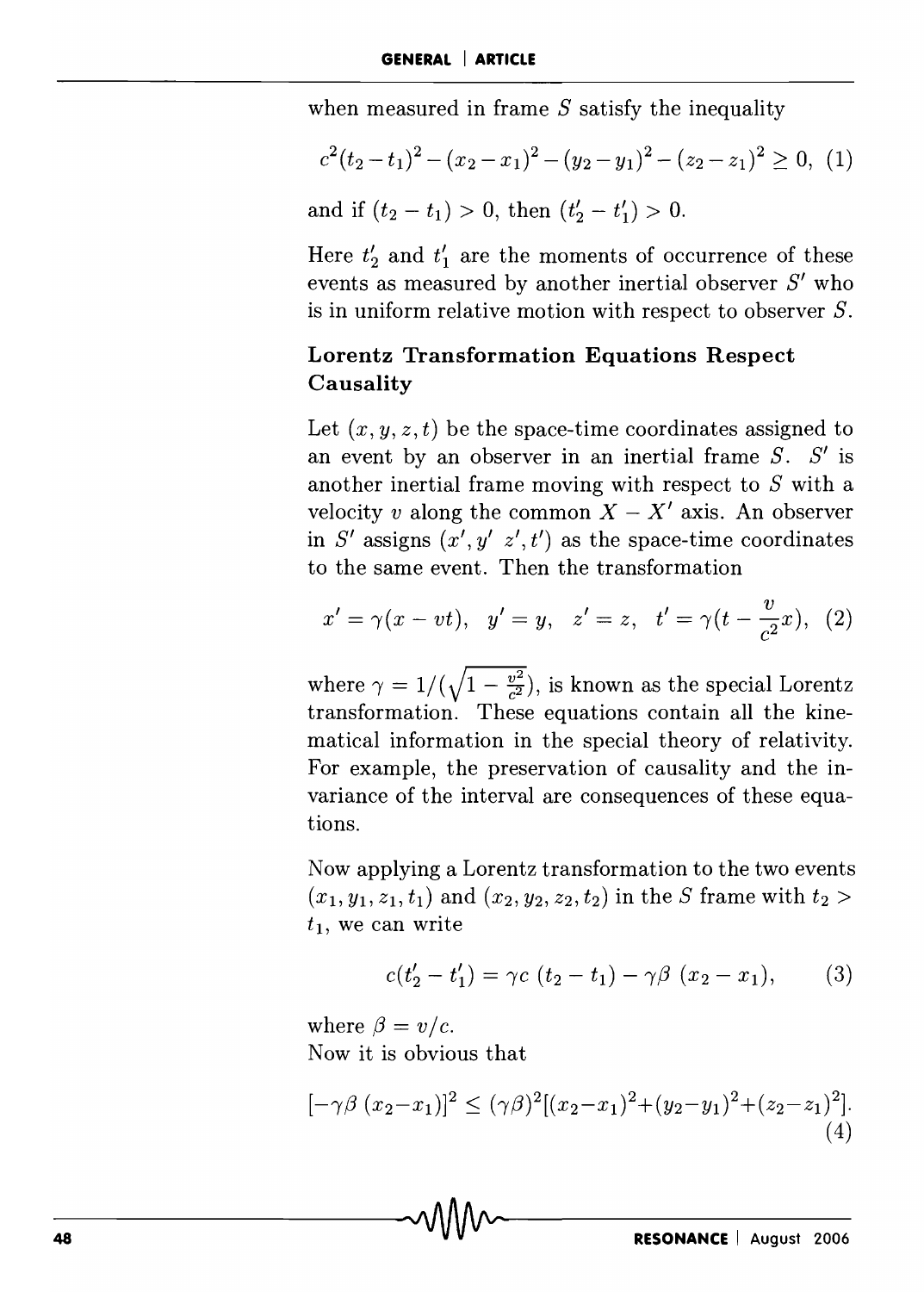Using equation (1) and the fact  $\gamma^2 - \gamma^2 \beta^2 = 1$ , we get  $[-\gamma\beta(x_2 - x_1)]^2 \leq (\gamma^2 - 1)c^2(t_2 - t_1)^2 < \gamma^2c^2(t_2 - t_1)^2$ (5)

which implies

$$
\gamma c\ (t_2-t_1)-\gamma\beta\ (x_2-x_1)>0.
$$

So from equation (3) we get

$$
c(t_2'-t_1') > 0,
$$

z. *e.,* 

$$
(t_2'-t_1')>0.
$$

This is what we mean by causality preservation.

#### **General Lorentz Transformation**

The special Lorentz transformation takes on a simpler and much used form (at least by mathematicians) when they are written in terms of the new quantities

$$
x^0 = ct
$$
,  $x^1 = x$ ,  $x^2 = y$ ,  $x^3 = z$ .

With this notation, the Lorentz transformation equations as given by equation (2) take the form

$$
(x0)' = \gamma (x0 - \beta x1), (x1)' = \gamma (x1 - \beta x0),
$$
  

$$
(x2)' = x2, (x3)' = x3,
$$
 (6)

or in matrix form,

$$
(x^{\mu})' = \sum_{\nu=0}^{3} (L_{\nu}^{\mu} x^{\nu}).
$$
 (7)

Here  $L^{\mu}_{\nu}$  are the elements of the Lorentz transformation matrix

$$
L = \begin{pmatrix} \gamma & -\gamma \beta & 0 & 0 \\ -\gamma \beta & \gamma & 0 & 0 \\ 0 & 0 & 1 & 0 \\ 0 & 0 & 0 & 1 \end{pmatrix}
$$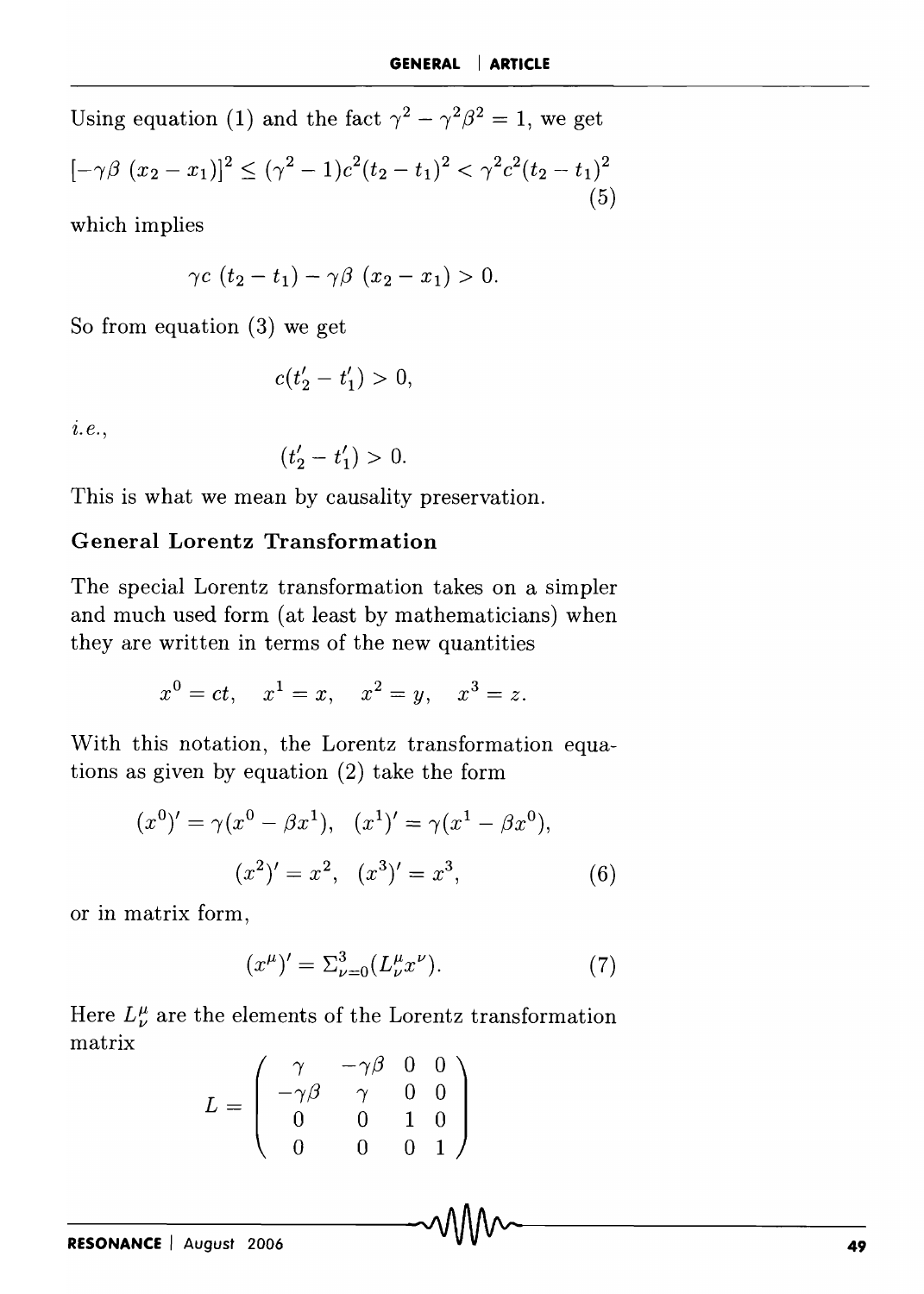The special Lorentz transformation (mentioned above) is only a special case of a more general Lorentz transformation. The general Lorentz transformation is derived by assuming invariance of the Minkowskian distance and linearity. Linearity ensures that if an object is not accelerated in frame  $S$ , it is unaccelerated in frame  $S'$  too. The new coordinates  $(x^{\mu})'$  of a vector are connected with the old coordinates  $x^{\nu}$  via the linear relation

$$
(x^{\mu})' = \sum_{\nu=0}^{3} (L_{\nu}^{\mu} x^{\nu}), \tag{8}
$$

where  $L^{\mu}_{\nu}$  are the elements of the matrix of the general Lorentz transformation

$$
L=\left(\begin{array}{cccc} L_0^0 & L_1^0 & L_2^0 & L_3^0 \\ L_0^1 & L_1^1 & L_2^1 & L_3^1 \\ L_0^2 & L_1^2 & L_2^2 & L_3^2 \\ L_0^3 & L_1^3 & L_2^3 & L_3^3 \end{array}\right)
$$

Now the invariance of the interval *I*, *i.e.*,  $(x_0)^2 - \sum_{i=1}^3 (x_i)^2$  $=(x'_0)^2 - \sum_{i=1}^3 (x'_i)^2$ , gives some conditions on the L matrix, namely,

$$
det L = +1 \quad or \quad det L = -1,
$$

and

$$
L_0^0 \ge +1
$$
 or  $L_0^0 \le -1$ .

Thus there are four sets of Lorentz transformations *L,*  depending on whether *det*  $L = \pm 1$  and  $L_0^0 \geq +1$  *or*  $L_0^0 \leq$ -1.

But it can be shown that out of these four sets of Lorentz transformations, only those sets can preserve causality for which  $L_0^0 \geq +1$ . Such transformations are called 'orthochronous Lorentz transformations'. Orthochronous transformations with *det*  $L = +1$  are called proper orthochronous transformations. The special Lorentz transformation belongs to this set. Orthochronous Lorentz transformations form a group called the orthochronous Lorentz group.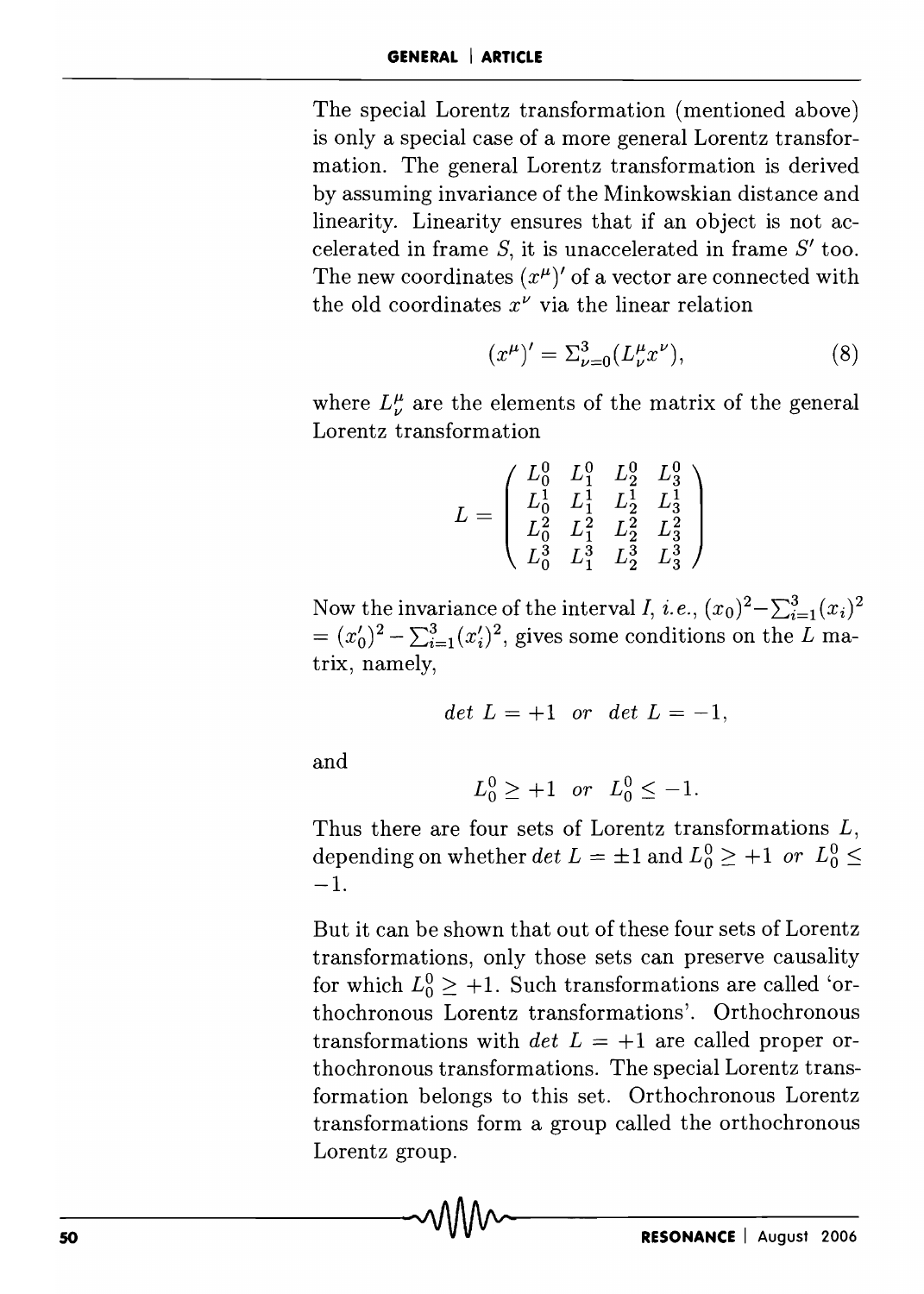Here, in the midst of many definitions, we have seen that only the invariance of the square of the Minkowskian distance in 4-dimensional space together with the linearity of the transformation are not sufficient to lead to the orthochronous Lorentz transformations. To get orthochronous Lorentz transformations, one will also have to include causality as an additional condition.

## **Does Causality Imply Lorentz Transformation?**

**In** this context, the question naturally arises: If one starts with causality as the physical principle of the world, can it lead to the orthochronous Lorentz transformations? Surprisingly, Chris Zeeman (very well known for his catastrophe theory) answered this question in the positive. **In** fact one of his research ambitions was to model the special theory of relativity, solely on the basis of the notion of causality.

**In** 1964, Zeeman showed that the transformations which preserve causality are combinations of the following three basic transformations:

- Translations:  $(x^{\mu})' = x^{\mu} + \lambda^{\mu}, \mu = 0, 1, 2, 3$ , for some constants  $\lambda^{\mu}$ .
- Positive scalar multiplication:  $(x^{\mu})' = kx^{\mu}, \mu =$  $0, 1, 2, 3$  for some positive constant k.
- Orthochronous Lorentz transformations.

More precisely speaking:

Let f be a transformation which maps a time-like (or light-like) vector oriented towards the future to another time-like (or light-like) vector also oriented towards the future, i.e., for time-like and light-like separated events,

$$
t_1 > t_2 \Longleftrightarrow f(t_1) > f(t_2).
$$

**One of Zeeman's research ambitions was to model the special theory of relativity, solely on the basis of the notion of causality.**